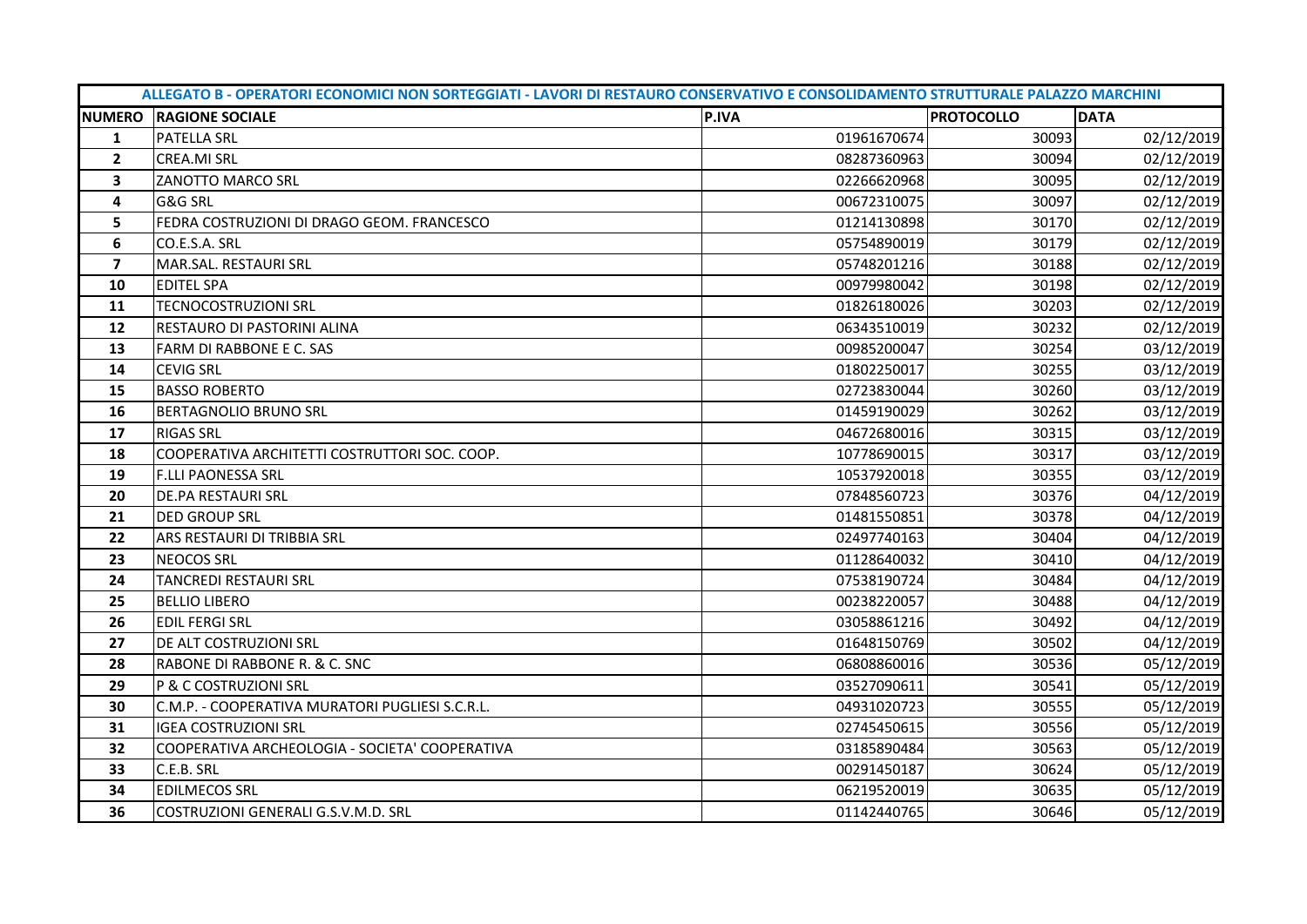| 37 | <b>ICF SRL</b>                         | 06348050011 | 30649 | 05/12/2019 |
|----|----------------------------------------|-------------|-------|------------|
| 38 | FILICE GIOVANNI COSTRUZIONI SRL        | 03504090782 | 30689 | 06/12/2019 |
| 39 | <b>VENEZIA SRL</b>                     | 02272620846 | 30690 | 06/12/2019 |
| 40 | <b>EDILGE COSTRUZIONI SRL</b>          | 03513960108 | 30692 | 06/12/2019 |
| 41 | GIMA SAS DI MANGIARACINA A. & C.       | 05036580016 | 30856 | 09/12/2019 |
| 42 | <b>EDILGAMMA SRL</b>                   | 08455980014 | 30863 | 09/12/2019 |
| 43 | OTTAVIANO CONSERVAZIONE E RESTAURO SRL | 08508160010 | 30867 | 09/12/2019 |
| 44 | <b>GM GROUP SRL</b>                    | 02408190029 | 30868 | 09/12/2019 |
| 46 | RAZZETTI E BOSAZZA SRL                 | 11209320016 | 30870 | 09/12/2019 |
| 47 | <b>MANUTENZIONI SRL</b>                | 05641980726 | 30881 | 09/12/2019 |
| 48 | <b>CMC SRL</b>                         | 01801500859 | 30882 | 09/12/2019 |
| 50 | EDILIZIA SUBALPINA SRL                 | 02247720044 | 31065 | 10/12/2019 |
| 51 | <b>DELEO SRL</b>                       | 03082310966 | 31095 | 11/12/2019 |
| 53 | SP.A.M. SRL                            | 00595160987 | 31103 | 11/12/2019 |
| 54 | <b>IMPRESA EDILE FRANCO SRL</b>        | 04924280011 | 31106 | 11/12/2019 |
| 55 | <b>COSIAM SRL</b>                      | 01439050855 | 31108 | 11/12/2019 |
| 56 | <b>TECNOAPPALTI SRL</b>                | 02348890548 | 31110 | 11/12/2019 |
| 58 | R.W.S. SRL                             | 00732060280 | 31133 | 11/12/2019 |
| 60 | <b>SACEN SRL</b>                       | 01285880637 | 31162 | 11/12/2019 |
| 61 | <b>ICSA SRL</b>                        | 02078210024 | 31163 | 11/12/2019 |
| 62 | <b>EDILMAYOR SRL</b>                   | 03320331212 | 31205 | 11/12/2019 |
| 63 | <b>EDILIMPIANTI SRL</b>                | 05858990152 | 31210 | 11/12/2019 |
| 64 | <b>LITHOS SRL</b>                      | 01998860272 | 31216 | 11/12/2019 |
| 65 | <b>FRATELLI BOTTANO SRL</b>            | 05697200011 | 31251 | 12/12/2019 |
| 66 | EDILTORTORA SRL UNIPERSONALE           | 5706450011  | 31252 | 12/12/2019 |
| 67 | I.M.E. SRL                             | 02483170367 | 31253 | 12/12/2019 |
| 69 | DI NICA COSTRUZIONI SRL                | 02389540846 | 31265 | 12/12/2019 |
| 70 | <b>FIAMMENGO FEDERICO SRL</b>          | 10426620018 | 31266 | 12/12/2019 |
| 71 | C.E.A.M.                               | 01158730067 | 31268 | 12/12/2019 |
| 73 | <b>DUCALERESTAURO SRL</b>              | 02838310270 | 31284 | 12/12/2019 |
| 74 | <b>MAGNETTI SRL</b>                    | 00485070015 | 31294 | 12/12/2019 |
| 75 | SANDRINI COSTRUZIONI SRL               | 01694740224 | 31297 | 12/12/2019 |
| 76 | MA.MI. SRL IMPRESA SOCIALE             | 08029180968 | 31298 | 12/12/2019 |
| 77 | SA.PI. SRL                             | 05895030012 | 31300 | 12/12/2019 |
| 78 | LA VALLE COSTRUZIONI E RESTAURI SRL    | 04356260754 | 31317 | 12/12/2019 |